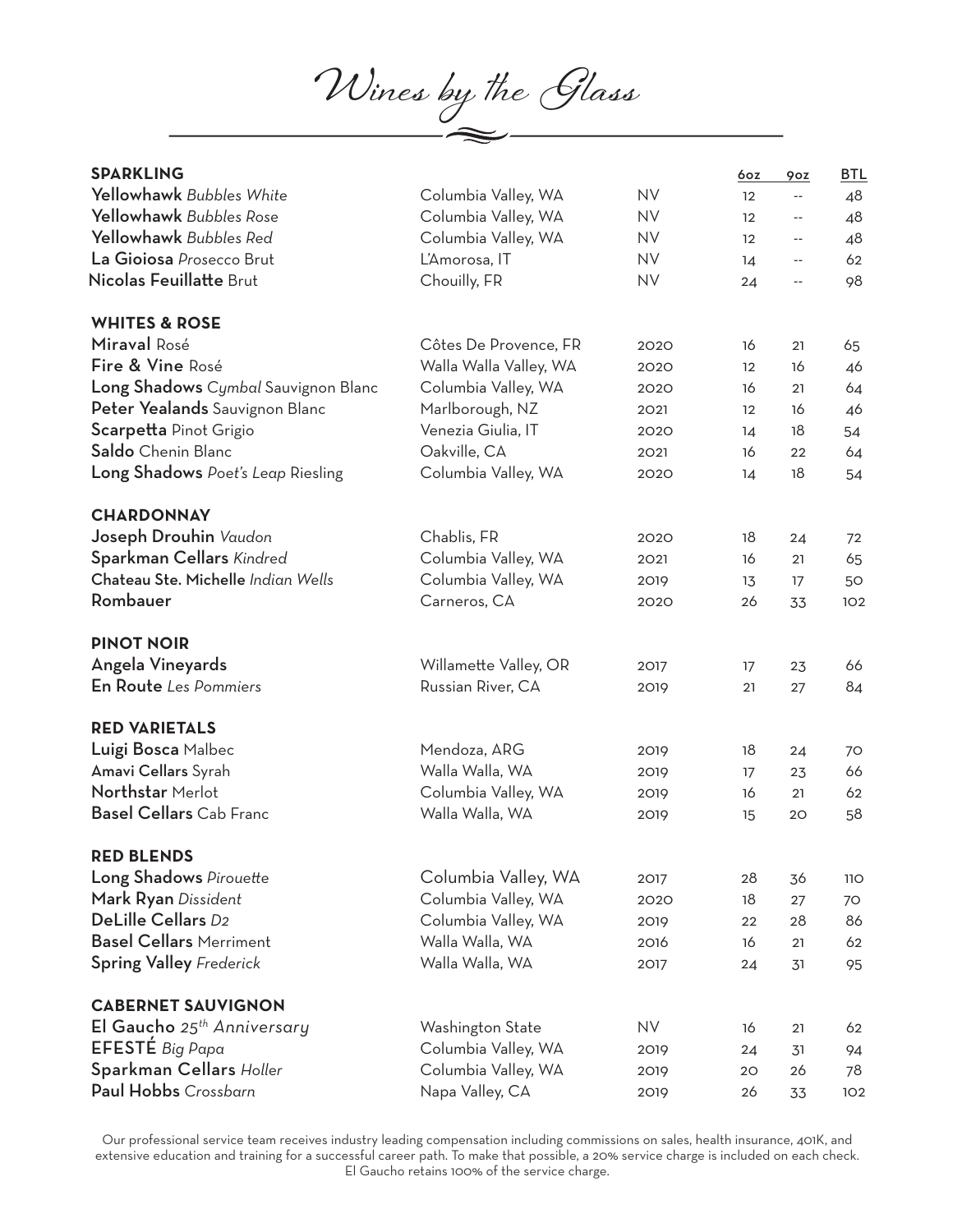**Beer Selection**

LIFE'S A PEACH grey goose essences white peach & rosemary vodka, lemon, peach schnapps, soda 17

FRENCH CANNONS house infused strawberry gin, pallini limoncello, yellowhawk bubbles rose, simple syrup, lemon juice, soda 15

> YELLOW CADILLAC fire roasted pineapple & jalapeño infused patron silver tequila, triple sec, lime juice, and grand marnier  $20$

AQUA MULE choice of liquor: wheatley vodka, cane rum, azuñia blanco tequila, bombay dry gin or maker's mark bourbon; ginger beer, lime juice 16

ENVY angel's envy bourbon, jameson orange liqueur, orange bitters, old fashioned bitters 24

PINEAPPLE MARTINI vodka, pineapple gomme, frothy, delicious

15

HAVANA lemongrass, mint and kaffir lime leaf infused white rum, lime juice, white simple syrup, mint, splash of soda 16

AQUA MANHATTAN bourbon, luxardo cherry liqueur, cocchi torino sweet vermouth, angostura & peychaud's bitters, barrel aged to perfection

18

PURPLE HAZE

grey goose vodka, martini & rossi bitters, blue curacao, lemon juice, and grenadine, grapefruit aroma **Flavour Blasted Tableside** 21



#### \$8 DRAFT BEER

Crossbuck NoPac IPA Manny's Pale Ale Mac & Jack's African Amber pFriem Pilsner Seasonal Rotating Tap

### \$5 BOTTLED/CIDER

Bud Light Coors Light Miller Lite Amstel Light Corona Stella Artois

Heineken Dragon's Tooth Stout Reverand Nat's Revival Seattle Cider Dry Kaliber Non-Alcoholic

# BUFFALO TRACE KENTUCKY STRAIGHT BOURBON WHISKEY



Ancient buffalo carved paths through the wilderness that led American pioneers and explorers to new frontiers. One such trail led to the banks of the Kentucky River where Buffalo Trace Distillery has been making bourbon whiskey the same way for more than 200 years. In tribute to the mighty buffalo and the rugged, independent spirit of the pioneers who followed them, we created our signature Buffalo Trace Kentucky Straight Bourbon Whiskey. This deep amber whiskey has

a complex aroma of vanilla, mint and molasses. Pleasantly sweet to the taste with notes of brown sugar and spice that give way to oak, toffee, dark fruit and anise. This whiskey finishes long and smooth with serious depth.

## SMOKED OLD FASHIONED

buffalo trace, frangelico, angostura bitters, simple syrup, absinthe wash, orange peel, hickory chips *Smoked Tableside Preparation* 24

**Signature Cocktails Featured Spirits**

\*State law requires us to inform you that consuming raw or under-cooked meats, poultry, seafood, shellfish or eggs may increase your risk of foodborne illness.

Created in 1984 by Master Distiller, Elmer T. Lee, and named after Albert B Blanton, Blanton's was the worlds introduction to Single Barrel Bourbon. A reference to Blanton's habit of throwing parties with his closest friends and bringing out his favorite barrels. This bottling of Blanton's Single Barrel is exclusive to Fire & Vine Hospitality restaurants, selected by our team for its pronounced flavors. This Single Barrel was individually selected, Number 177, distilled on April 30<sup>th</sup>, 2015, filtered and bottled by hand at 93 proof. A reflection of strength, flavor and patience, it's a nod to the past while looking to the future - a value we hold dear at our restaurants. We hope you enjoy it as much as we have enjoyed selecting it for you.

# EL GAUCHO SINGLE BARREL PRIVATE SELECT

# EL GAUCHO BLANTON'S PRIVATE SELECT neat or rocks

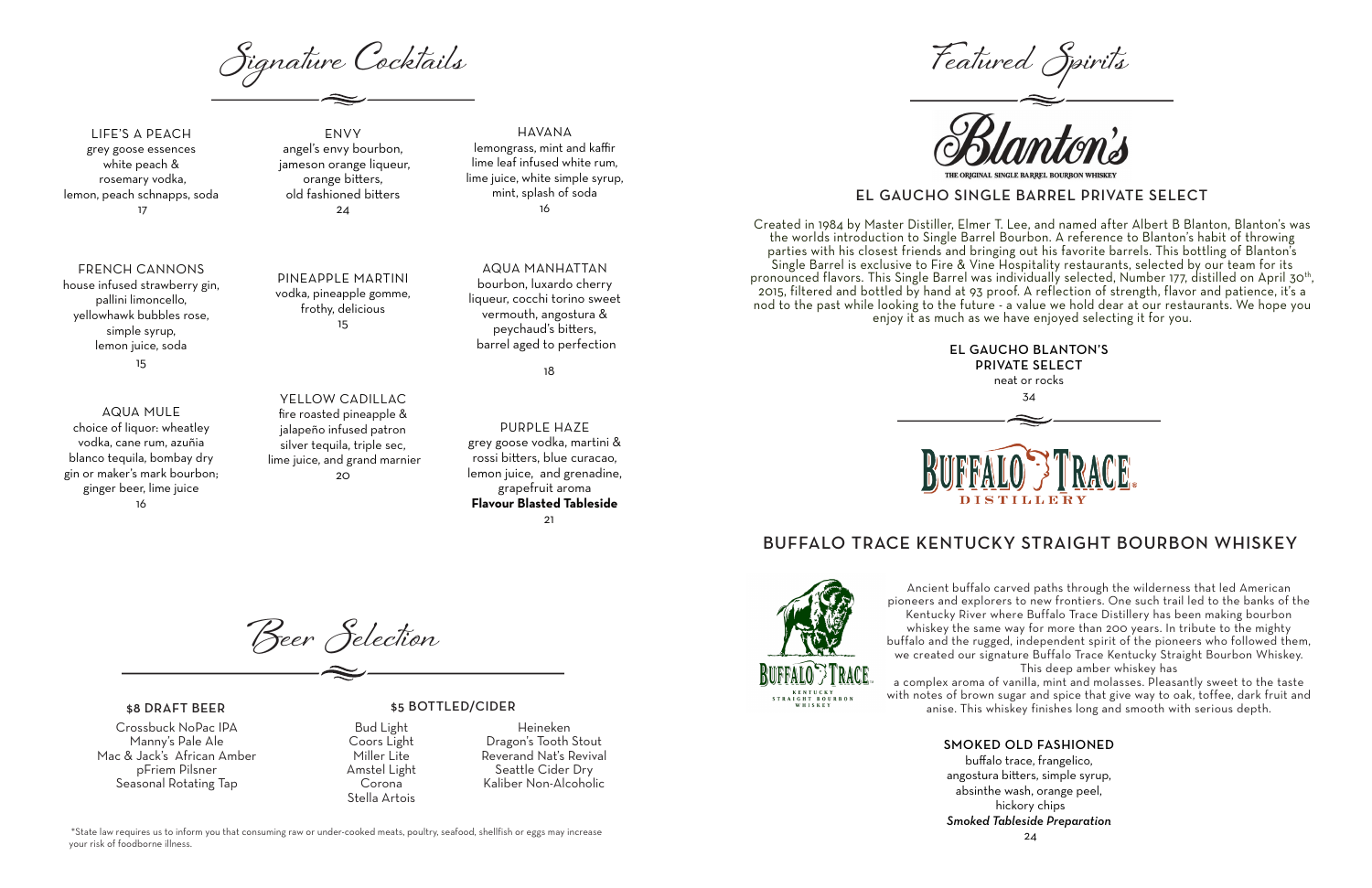### **ROAD LESS TRAVELED WHITES**

### **ROSÉ & RIESLING**

#### **SAUVIGNON BLANC**

# Billecart-Salmon Rosé Brut Mareuil-Sur-Ay, FR NV 215 Nicolas Feuillatte Brut Chouilly, FR NV 98 Delamotte Blanc de Blancs Le Mesnil sur Oger, FR NV 175 Gosset Grand Réserve Brut **Ay, FR** Ay, FR NV 148 Veuve Clicquot Brut **Reims, FR** NV 140 Henriot Blanc de Blancs Reims, FR NV 165 Ruinart Blanc de Blancs Reims. FR NV 175 Louis Roederer Cristal **Reims**, FR 2013 675 **Dom Perignon** 25 Frank Family Vineyards Blanc de Blancs Carneros, CA 2015 150

| Domaine Huet Clos du Bourg Sec                    | Vouvray, FR              | 2019 | 95  |
|---------------------------------------------------|--------------------------|------|-----|
| Domaine Rostaing La Bonette                       | Condrieu, FR             | 2020 | 185 |
| Basel Cellars 2901                                | Columbia Valley, WA      | 2019 | 45  |
| <b>àMaurice</b> Viognier                          | Columbia Valley, WA      | 2018 | 68  |
| <b>Saldo</b> Chenin Blanc                         | Oakvilla, CA             | 2021 | 64  |
| ROSÉ & RIESLING                                   |                          |      |     |
| Fire & Vine Mission Hills Vineyard Rosé           | Walla Walla Valley, WA   | 2020 | 46  |
| EFESTÉ Oldfield Estate Rosé                       | Columbia Valley, WA      | 2020 | 55  |
| La Bastide Blanche                                | Bandol, FR               | 2020 | 72  |
| <b>Chateau Gassier Rosé</b>                       | Côtes de Provence, FR    | 2019 | 50  |
| The Pale by Sasha Lichine Rosé                    | Côtes de Provence, FR    | 2020 | 56  |
| Clos Cibonne Cru Classé Rosé                      | Côtes de Provence, FR    | 2019 | 68  |
| Figgins Toil Rosé                                 | Oregon                   | 2020 | 75  |
| <b>August Kesseler</b> Kabinett                   | Rheingau, GER            | 2018 | 60  |
| <b>Domaine Rieflé</b>                             | Alsace, FR               | 2017 | 55  |
| Trimbach Geisberg Grand Cru Riesling              | Alsace, FR               | 2016 | 210 |
| Chateau St. Michelle Eroica Riesling              | Columbia Valley, WA      | 2019 | 46  |
| Long Shadows Poet's Leap Riesling                 | Columbia Valley, WA      | 2020 | 54  |
| <b>Figgins</b> Riesling                           | Walla Walla Valley, WA   | 2019 | 75  |
| <b>SAUVIGNON BLANC</b>                            |                          |      |     |
| Peter Yealands                                    | Marlborough, NZ          | 2021 | 46  |
| Henri Bourgeois d'Antan Silex                     | Sancerre, FR             | 2017 | 120 |
| Alphonse Mellot Satellite                         | Sancerre, FR             | 2020 | 110 |
| Domaine Fournier Père et Fils Silex               | Sancerre, FR             | 2019 | 105 |
| Sparkman Cellars Pearl                            | Columbia Valley, WA      | 2021 | 56  |
| Efestē Feral                                      | Columbia Valley, WA      | 2019 | 50  |
| Delille Cellars Chaleur Blanc                     | Columbia Valley, WA      | 2020 | 64  |
| Long Shadows Cymbal                               | Columbia Valley, WA      | 2020 | 60  |
| Sagemoor Without Rehearsal                        | Columbia Valley, WA      | 2018 | 60  |
| Duckhorn                                          | Napa Valley, CA          | 2021 | 70  |
| Spottswoode                                       | Napa Valley, CA          | 2020 | 92  |
| Eisele Vineyard                                   | Napa Valley, CA          | 2017 | 220 |
| <b>CHARDONNAY (OLD WORLD)</b>                     |                          |      |     |
| Domaine Vocoret & Fils                            | Chablis, FR              | 2018 | 78  |
| Vincent Dauvissat Petit                           | Chablis, FR              | 2019 | 130 |
| <b>Louis Jadot</b> Fourchaume 1er Cru             | Chablis, FR              | 2019 | 115 |
| Domaine William Fevre Montmains 1er Cru           | Chablis, FR              | 2018 | 145 |
| <b>Louis Michel &amp; Fils</b> Vaudésir Grand Cru | Chablis, FR              | 2018 | 182 |
| Domaine Servin Blanchot Grand Cru                 | Chablis, FR              | 2018 | 165 |
| <b>J. Moreau &amp; Fils</b> Valmur Grand Cru      | Chablis, FR              | 2019 | 220 |
| Domaine J.A. Ferret                               | Pouílly-Fuísse, FR       | 2018 | 11O |
| Albert Bichot Les Perrieres 1er Cru               | Puligny-Montrachet, FR   | 2016 | 285 |
| Vincent Girardin Les Vieilles Vignes              | Chassagne-Montrachet, FR | 2017 | 235 |
| <b>Bouchard Père &amp; Fils</b>                   | Chassagne-Montrachet, FR | 2017 | 224 |
| <b>Domaine Michel Niellon</b>                     | Chassagne-Montrachet, FR | 2017 | 198 |

## **CHARDONNAY (OLD WORLD)**

YellowHawk Resort is the first dedicated sparkling house in Walla Walla and provides something unique for locals and visitors, as well as a place of inclusion with other area winemakers. The first four releases arrived in July 2021 and received high scores and several awards followed by a limited release of two new sparkling wines in May 2022 which are currently available exclusively at the Yellowhawk tasting room. The hilltop resort and sparkling winery provide a sweeping outlook on the fields of wheat, lush vineyards, and Blue Mountains, all on an 84-acre retreat on Walla Walla's south side featuring farm-to-table dining, swimming pool, cabanas, lodging and event space.



From 2002 to 2021, Basel Cellars Estate Winery produced high quality Bordeaux-style wines, as well as single varietals including Cabernet Franc and old vine Chenin Blanc. The winery transitioned to Yellowhawk Resort and Sparkling House in 2021, so these library selections have a very limited supply, and we are proud to offer them as part of this special offering.

|                                            |                     |           | 50Z                      | 90Z                      | <b>BTL</b> |
|--------------------------------------------|---------------------|-----------|--------------------------|--------------------------|------------|
| Yellowhawk Bubbles White                   | Columbia Valley, WA | <b>NV</b> | 12                       | $\overline{\phantom{a}}$ | 48         |
| Yellowhawk Bubbles Rosé                    | Columbia Valley, WA | <b>NV</b> | 12                       | $\overline{\phantom{0}}$ | 48         |
| Yellowhawk Bubbles Red                     | Columbia Valley, WA | <b>NV</b> | 12                       | $\overline{\phantom{0}}$ | 48         |
| Yellowhawk Brut Semillion                  | Walla Walla, WA     | 2019      |                          | $\overline{\phantom{m}}$ | 75         |
|                                            |                     |           | 60Z                      | <b>90Z</b>               | <b>BTL</b> |
| Basel Cellars Estate "2901" White Blend    | Walla Walla, WA     | 2019      | $\overline{\phantom{a}}$ | $\overline{\phantom{m}}$ | 45         |
| <b>Basel Cellars Estate</b> Cabernet Franc | Walla Walla, WA     | 2019      | 15                       | 20                       | 58         |
| Basel Cellars Estate "Merriment" Red Blend | Walla Walla, WA     | 2016      | 16                       | 21                       | 62         |

~ YELLOWHAWK FLIGHT ~

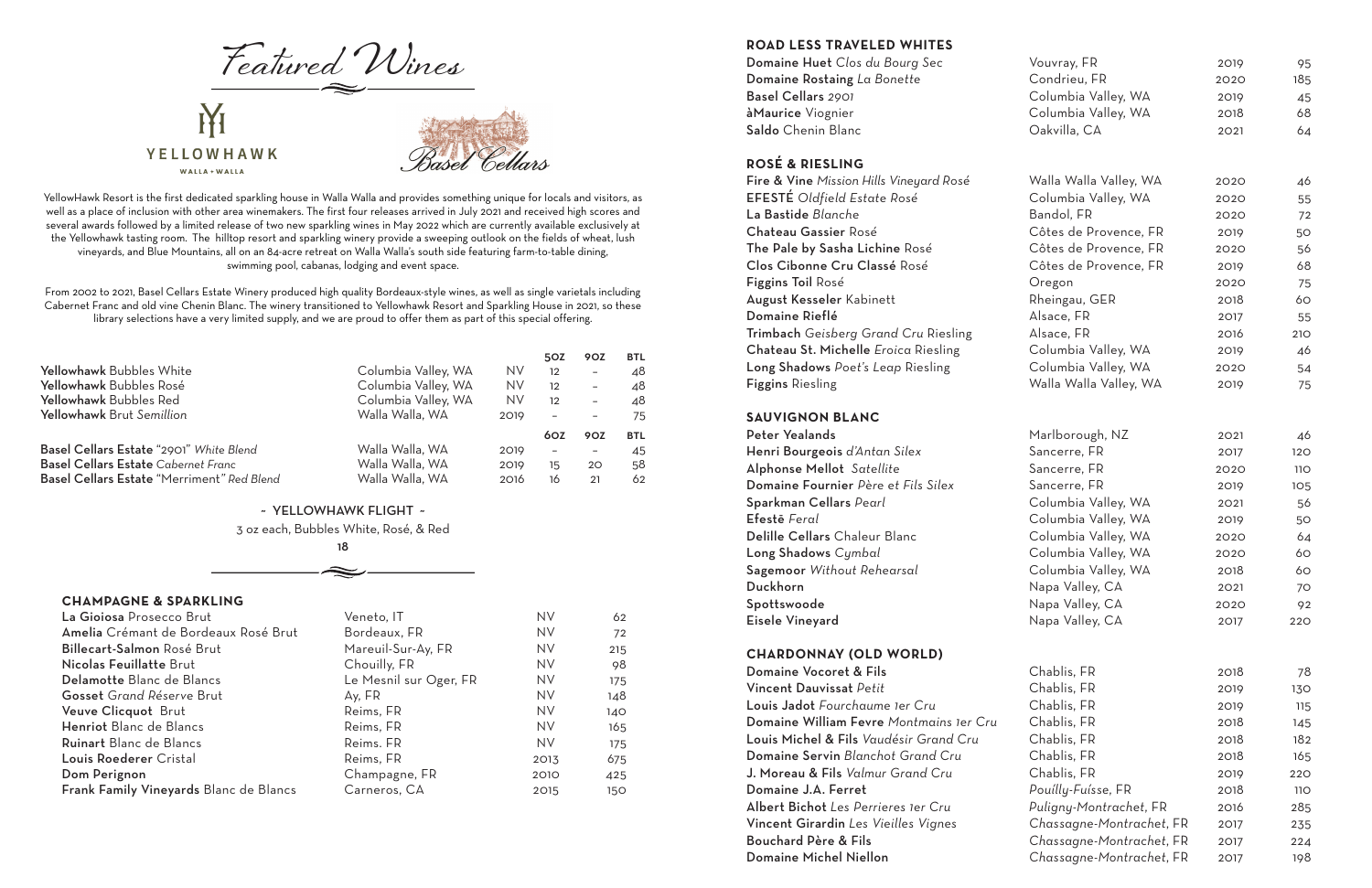### **CHARDONNAY (NEW WORLD)**

Château Léoville *Poyferré 2nd Cru Classé* Saint Julien 2009 675 Cos d'Estournel Grand Cru Classé Saint Estèphe 2016 610 Château Clarke Listrac-Médoc 2011 105

| Chateau Ste. Michelle Indian Wells   | Columbia Valley, WA     | 2019 | 50         |
|--------------------------------------|-------------------------|------|------------|
| Tranche Celilo Vineyard              | Columbia Valley, WA     | 2018 | 66         |
| Sparkman Kindred                     | Columbia Valley, WA     | 2021 | 65         |
| EFESTÉ Lola                          | Columbia Valley, WA     | 2018 | 80         |
| Long Shadows Dance                   | Columbia Valley, WA     | 2019 | 80         |
| Cote Bonneville                      | Yakima Valley, WA       | 2017 | 99         |
| Sleight of Hand Enchantress          | Yakima Valley, WA       | 2018 | 65         |
| Domaine Serene Evanstad Reserve      | Willamette Valley, OR   | 2018 | 135        |
| Kistler Les Noisetiers               | Sonoma Coast, CA        | 2019 | 150        |
| Cakebread                            | Napa Valley, CA         | 2020 | 95         |
| Rombauer                             | Napa Valley, CA         | 2020 | 102        |
| <b>Far Niente</b>                    | Napa Valley, CA         | 2020 | 120        |
| Orin Swift Mannequin                 | California              | 2018 | 68         |
|                                      |                         |      |            |
| <b>ROAD LESS TRAVELED RED</b>        |                         |      |            |
| Domaine Raymond Usseglio & Fils      | Châteauneuf-du-Pape, FR | 2019 | 120        |
| Domaine Chante Cigale                | Châteauneuf-du-Pape, FR | 2019 | <b>110</b> |
| Château de Beaucastel                | Châteauneuf-du-Pape, FR | 2006 | 340        |
| Domaine Rostaing La Viaillère        | Côte-Rôtie, FR          | 2019 | 465        |
| Domaine Rostaing Ampodium            | Côte-Rôtie, FR          | 2019 | 185        |
| Sparkman Cellars Wonderland Grenache | Columbia Valley, WA     | 2018 | 75         |
| Stags' Leap Petite Sirah             | Napa Valley, CA         | 2017 | 105        |
| Corliss Syrah                        | Columbia Valley, WA     | 2013 | 160        |
| Amavi Syrah                          | Walla Walla Valley, WA  | 2019 | 66         |
| Reynvaan In The Rocks Syrah          | Walla Walla Valley, WA  | 2017 | 200        |
|                                      |                         |      |            |
| <b>BORDEAUX</b>                      |                         |      |            |
| Château Lassègue                     | Saint-Émilion           | 2017 | 130        |
| Clos Fourtet l'er Cru Classé         | Saint-Émilion           | 2015 | 425        |
|                                      |                         |      |            |

Château Montrose *Grand Cru Classé* Saint Estephe 2017 450

#### **PINOT NOIR**

| <b>Domaine Michel Juillot</b>                             | Bourgogne, FR              | 2018 | 68         |
|-----------------------------------------------------------|----------------------------|------|------------|
| Capitain Gagnerot Grand Cru                               | Corton-Renardes, FR        | 2016 | 276        |
| Domaine des Comtes Volnay-Santenots 1'r Cru Meursault, FR |                            | 2017 | 450        |
| Bouchard Père e Fils Les Cailles 1'er Cru                 | Nuits-Saint-Georges, FR    | 2014 | 225        |
| Domaine Dujac Fils & Père                                 | Morey-Saint-Denis, FR      | 2019 | 210        |
| Justin Giradin Clos Rousseau 1'er Cru                     | Santenay, FR               | 2017 | 125        |
| <b>Gran Moraine</b>                                       | Yamhill-Carlton, OR        | 2019 | 95         |
| Angela Vineyards                                          | Willamette Valley, OR      | 2019 | 66         |
| Cristom Mt. Jefferson Cuvée                               | Willamette Valley, OR      | 2019 | 92         |
| Domaine Serene Evenstad Reserve                           | Willamette Valley, OR      | 2018 | 165        |
| <b>Domaine Drouhin</b>                                    | Dundee Hills, OR           | 2019 | 105        |
| Mer Soleil Reserve                                        | Santa Lucia Highlands, CA  | 2018 | 65         |
| <b>EnRoute</b> Les Pommiers                               | Russian River Valley, CA   | 2019 | 84         |
| Cirq                                                      | Russian River, CA          | 2018 | 395        |
| <b>Raen</b> Royal St. Robert                              | Sonoma Coast, CA           | 2019 | 175        |
| Kosta Browne Gap's Crown                                  | Sonoma Coast, CA           | 2018 | 315        |
| Sea Smoke Southing                                        | Sta. Rita Hills, CA        | 2018 | 215        |
| <b>Sea Smoke</b> Ten                                      | Sta. Rita Hills, CA        | 2019 | 245        |
| Kosta Browne                                              | Sta. Rita Hills, CA        | 2017 | 210        |
| <b>SPAIN &amp; ITALY</b>                                  |                            |      |            |
| <b>Flor De Pingus</b>                                     | Ribera Del Duero, SP       | 2019 | 230        |
| Vega-Sicilia Valbuena 5°                                  | Ribera Del Duero, SP       | 2013 | 405        |
| Vega-Sicilia Valbuena 5°                                  | Ribera Del Duero, SP       | 2014 | 390        |
| <b>Bodegas El Nido Clio</b>                               | Jumilla, SP                | 2018 | 110        |
| Muga Reserva                                              | Rioja, SP                  | 2016 | 95         |
| Faustino Reserva                                          | Rioja, SP                  | 2011 | 80         |
| Muga Prado Enea Gran Reserva                              | Rioja, SP                  | 2014 | 155        |
| Clos Mogador Manyetes                                     | Priorat, SP                | 2013 | <b>210</b> |
| Fratelli Revello                                          | Barolo, IT                 | 2014 | 84         |
| Pio Cesare                                                | Barolo, IT                 | 2016 | 175        |
| La Spinetta Barbera D'Asti Cà de Pian                     | Piedmont, IT               | 2017 | 70         |
| Carpineto Gran Selezione                                  | Chianti Classico, IT       | 2015 | 159        |
| Ciacci Piccolomini d'Aragona                              | Brunello di Montalcino, IT | 2016 | 135        |
| Salicutti Piaggione Riserva                               | Brunello di Montalcino, IT | 2013 | 345        |
| Antinori Tignanello                                       | Tuscany, IT                | 2018 | 275        |
| Ornellaia                                                 | Bolgheri, IT               | 2016 | 495        |
| Sassicaia                                                 | Bolgheri, IT               | 2017 | 480        |
| <b>Cesari</b> Amarone Classico                            | Valpolicella, IT           | 2016 | 115        |
| Dal Forno Romano                                          | Valpolicella, IT           | 2013 | 245        |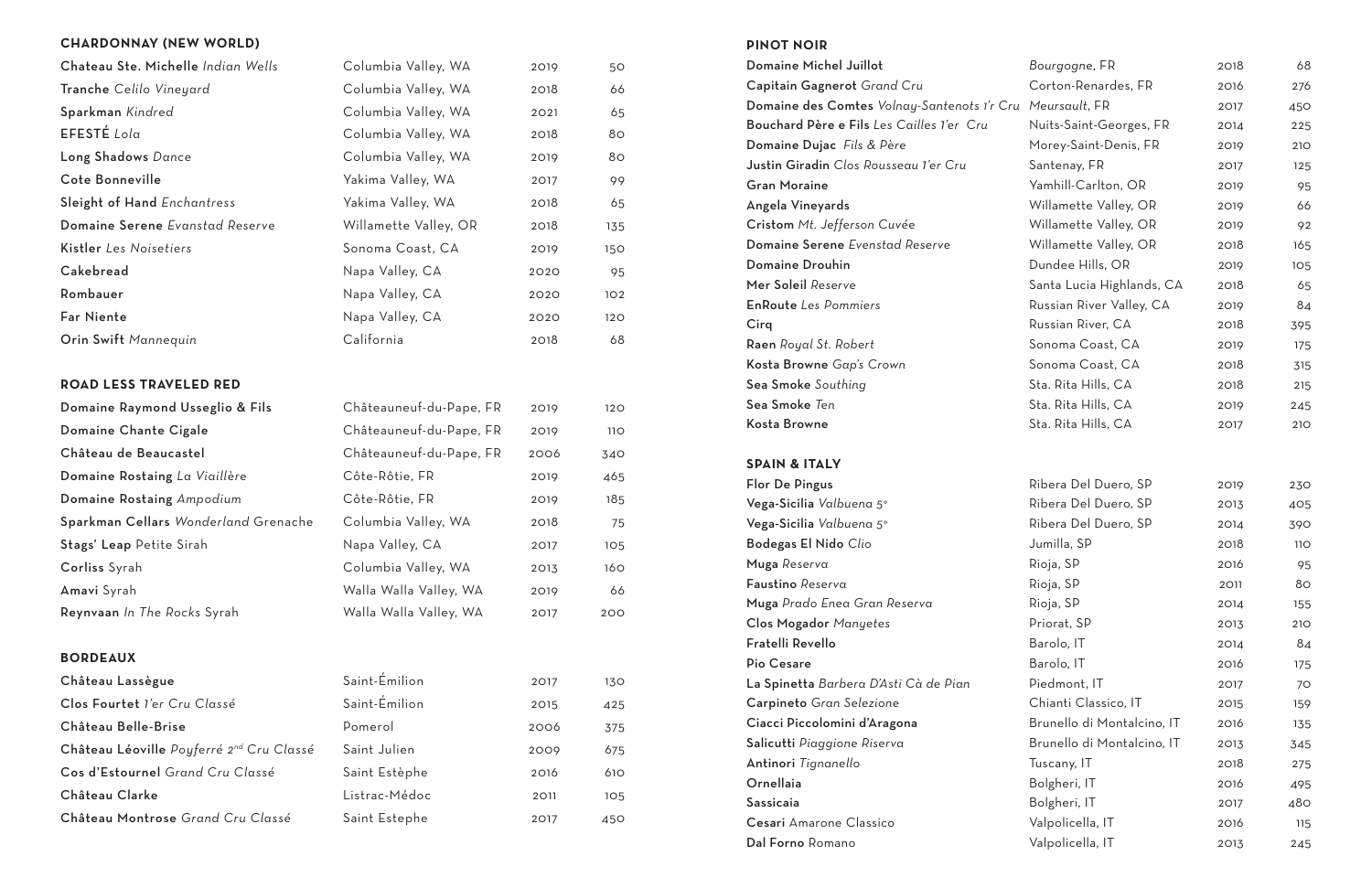#### **RED BLEND** Corliss Columbia Valley, WA 2014 175 DeLille Cellars D<sub>2</sub> **DeLille Cellars D2 Columbia Valley, WA** 2019 86 Mark Ryan *Dissident* Columbia Valley, WA 2020 70 Sparkman Cellars *Stella Mae* Columbia Valley, WA 2016 110 Long Shadows *Saggi* Columbia Valley, WA 2018 125 Long Shadows Chester Kidder **Columbia Valley, WA** 2017 140 Long Shadows *Pirouette* Columbia Valley, WA 2017 110 Basel Cellars Merriment **Exercise Server Walla Walla Valley, WA** 2016 62 Spring Valley Frederick **Walla Walla Valley, WA** 2017 95 Figgins *Estate* 210 Leonetti Cellars *Reserve* Walla Walla Valley, WA 2019 425 Mark Ryan *Water Witch* **Red Mountain, WA** 2019 155 Fidelitas 4040 **Red Mountain, WA** 2019 75 J. Lohr *Pure Paso* **Paso Robles, CA** 2019 78 J. Lohr *Cuvée Pom* Paso Robles, CA 2017 110 **Justin** *Isosceles* 185 Leviathan California 2019 92 Orin Swift *Abstract* 2020 78 Jayson Pahlmeyer **Napa Valley, CA** 2018 125 Charles Krug *Generations* **Napa Valley, CA** 2015 105 St. Supéry *élu* **138** Napa Valley, CA 2015 138 Orin Swift *Papillon* 155 Quintessa **Calley, CA** 2018 345 Frank Family Vineyards *Winston Hill* Napa Valley, CA 2016 385 Continuum 1995 Napa Valley, CA 2018 495 Ovid **Ovid** Napa Valley, CA 2016 575 Joseph Phelps *Insignia* **Napa Valley, CA** 2017 525 Overture by Opus One Napa Valley, CA N.V. 300 Opus One **Napa Valley, CA** 2018 525 The Mascot **Napa Valley, CA** 2015 475 Vérité La Joie **Carlos Commandial CA** 2013 650 **OTHER SINGLE VARIETALS** Luigi Bosca Malbec **Mendoza, ARG** 2019 70 Catena Alta Malbec **Mendoza, ARG** 2018 88 Catena Zapata Malbec Mendoza, ARG 2018 210 Basel Cellars Cabernet Franc Walla Walla Walla Valley, WA 2016 58 Tranche *Blue Mountain* Cabernet Franc Walla Walla Valley, WA 2018 100 **Dry Creek** Heritage Zinfandel Sonoma County, CA 2018 70 Frank Family Vineyards Zinfandel Napa Valley, CA 2018 105 Northstar Merlot **Columbia Valley, WA** 2019 58 **WASHINGTON CABERNET El Gaucho** 25<sup>th</sup> Anniversary **BTR Cellars** *The Chief* EFESTÉ *Big Papa* Sagemoor *Stars In A Row* Sparkman Cellars Holler Long Shadows Feather Quilceda Creek **Tranche** Blue Mountain Vineyard Pepper Bridge Leonetti Cellars **Sparkman Cellars Kingpin Mark Ryan** Dead Horse **Delille** Four Flags **CALIFORNIA CABERNET J. Lohr** Signature **Paul Hobbs** Crossbarn **J. Lohr** Carol's Vineyard Stag's Leap Wine Cellars Artemis Faust by Quintessa Snowden *Brothers Vineyard* **Caymus** Special Selection Joseph Phelps Spottswoode

Leonetti Cellar Merlot Walla Walla, WA 2019 185

L'Ecole Merlot **Columbia Valley, WA** 2018 66

| El Gaucho 25 <sup>th</sup> Anniversary | Washington State       | <b>NV</b> | 62         |
|----------------------------------------|------------------------|-----------|------------|
| <b>BTR Cellars</b> The Chief           | Columbia Valley, WA    | 2019      | 60         |
| EFESTÉ Big Papa                        | Columbia Valley, WA    | 2019      | 94         |
| Sagemoor Stars In A Row                | Columbia Valley, WA    | 2016      | 125        |
| Abeja                                  | Columbia Valley, WA    | 2018      | 105        |
| Sparkman Cellars Holler                | Columbia Valley, WA    | 2019      | 78         |
| Long Shadows Feather                   | Columbia Valley, WA    | 2018      | 155        |
| Quilceda Creek                         | Columbia Valley, WA    | 2017      | 330        |
| Amavi                                  | Walla Walla Valley, WA | 2018      | 75         |
| Tranche Blue Mountain Vineyard         | Walla Walla Valley, WA | 2018      | 78         |
| Pepper Bridge                          | Walla Walla Valley, WA | 2018      | 150        |
| Doubleback                             | Walla Walla Valley, WA | 2019      | 245        |
| Leonetti Cellars                       | Walla Walla Valley, WA | 2019      | 295        |
| Sparkman Cellars Kingpin               | Red Mountain, WA       | 2014      | 135        |
| Mark Ryan Dead Horse                   | Red Mountain, WA       | 2019      | 150        |
| Delille Four Flags                     | Red Mountain, WA       | 2018      | 145        |
| Col Solare                             | Red Mountain, WA       | 2017      | 155        |
| Corliss                                | Red Mountain, WA       | 2016      | 205        |
| Klipsun                                | Red Mountain, WA       | 2017      | 400        |
| <b>CALIFORNIA CABERNET</b>             |                        |           |            |
| Jordan                                 | Alexander Valley, CA   | 2016      | 130        |
| Silver Oak                             | Alexander Valley, CA   | 2017      | 175        |
| J. Lohr Signature                      | Paso Robles, CA        | 2017      | 165        |
| Paul Hobbs Crossbarn                   | Napa Valley, CA        | 2019      | 102        |
| Duckhorn                               | Napa Valley, CA        | 2019      | 102        |
| J. Lohr Carol's Vineyard               | Napa Valley, CA        | 2014      | <b>110</b> |
| Stag's Leap Wine Cellars Artemis       | Napa Valley, CA        | 2018      | 160        |
| Faust by Quintessa                     | Napa Valley, CA        | 2018      | 100        |
| Snowden Brothers Vineyard              | Napa Valley, CA        | 2018      | 155        |
| Caymus                                 | Napa Valley, CA        | 2019      | 185        |
| Caymus Special Selection               | Napa Valley, CA        | 2017      | 385        |
| Joseph Phelps                          | Napa Valley, CA        | 2019      | 165        |
| Darioush                               | Napa Valley, CA        | 2018      | 265        |
| Spottswoode                            | Napa Valley, CA        | 2018      | 385        |
| Dalla Valle                            | Napa Valley, CA        | 2014      | 525        |
| Hundred Acre Kayli Morgan Vineyard     | Napa Valley, CA        | 2018      | 1100       |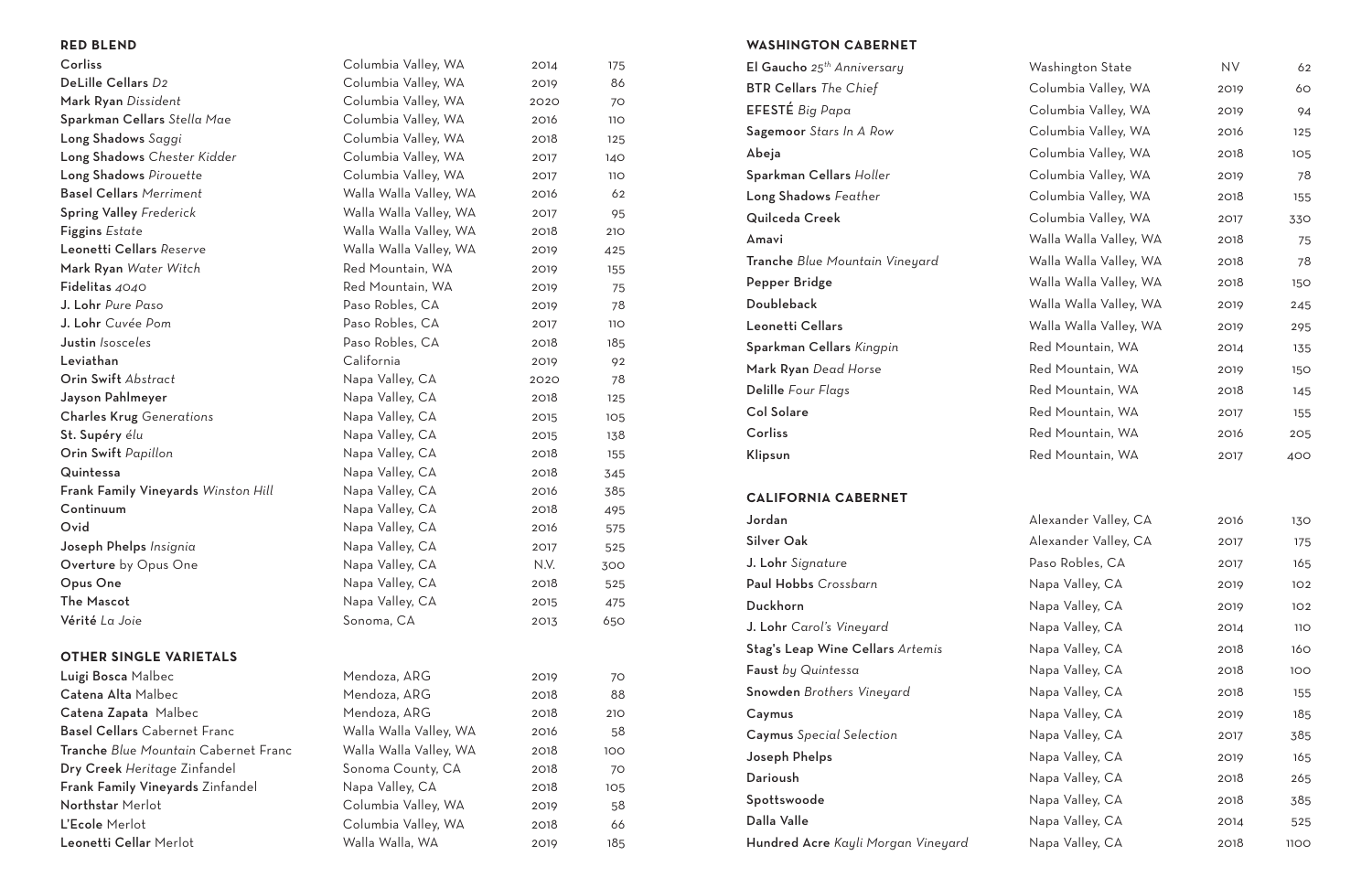- Reposa **Black E** iigos Me iigos Re<mark>p</mark> ores Cri ores Rep Azul Rep on Repos aguey Vi
- Don Julio Reposado <sup>23</sup> alio 1942
- dura Rep
- cinos M
- 
- Patron Silver/
- Santa Teresa <sup>1796</sup> Solera <sup>21</sup>

Ron Zacapa 23 Year/ XO

| <b>VODKA</b>                     |             | <b>WHISKEY &amp; R</b>          |
|----------------------------------|-------------|---------------------------------|
| Absolut                          | 12          | 1792 Single Bar                 |
| Beluga Noble                     | 18          | Angel's Envy /                  |
| Beluga Gold Line                 | 30          | Basil Hayden /                  |
| Belvedere                        | 13          | Blanton's                       |
| Chopin                           | 13          | Buffalo Trace                   |
| Cîroc                            | 12          | <b>Bulleit Frontier</b>         |
| <b>Effen Cucumber</b>            | 12          | Colonel E.H. Ta                 |
| <b>Grey Goose</b>                | 13          | Dogfish Head S                  |
| Ketel One                        | 12          | Eagle Rare 10                   |
| Ketel One Citreon                | 12          | Elijah Craig Ba                 |
| Stolichnaya                      | 12          | Elijah Craig 18                 |
| Stolichnaya Elit                 | 18          | Elmer T. Lee                    |
| Suntory Haku                     | 12          | Jefferson's Oce                 |
| Tito's Handmade                  | 12          | Jack Daniel's C                 |
| Wheatley                         | 10          | Knob Creek 9                    |
|                                  |             | Legent                          |
| <b>GIN</b>                       |             | Maker's Mark                    |
| Aviation                         | 12          | Maker's Mark 2                  |
| Big Gin                          | 14          | Maker's Mark F                  |
| <b>Bombay Sapphire</b>           | 12          | Michter's Rye/                  |
| Botanist Islay Dry               | 14          | Old Fitzgerald                  |
| Empress                          | 12          | Old Forester R                  |
| Hendrick's                       | 13          | Pappy VanWin                    |
| Monkey 47                        | 25          | Parker Heritag                  |
| Nolet's Silver Dry               | 13          | Rittenhouse Ry                  |
| Plymouth                         | 14          | Sazerac Rye                     |
| Roku by Suntory                  | 13          | Stagg Jr.                       |
| Sipsmith London Dry              | 14          | Tatoosh Rye                     |
| Tanqueray London Dry             | 11          | Whistlepig 10                   |
| Tanqueray No. Ten                | 14          | Wild Turkey M<br>Keep Decades   |
| <b>COGNAC</b>                    |             | Woodford Res                    |
| <b>Busnel Calvados VSOP</b>      | 18          | Woodinville/R                   |
| <b>Boulard Calvados VSOP</b>     | 20          | W. L. Weller 12                 |
| Rye Cask Finish                  |             | W. L. Weller Ar                 |
| Castarède Armagnac vsop/xo 18/22 |             | W. L. Weller Sp                 |
| Cognac Park Mizunara Cask        | 32          | William Larue '                 |
| Courvoisier VS/VSOP/XO 13/15/45  |             |                                 |
| Hennessey VS                     | 14          | <b>TEQUILA/ME</b>               |
| <b>Grand Marnier</b>             | 11          | Azuñia Blanco                   |
| Maison Surrenne Unblended        |             | Azuñia Reposa                   |
| Grande Champagne                 | 145         | Azuñia Black E                  |
| Rémy Martin VSOP                 | 14          | Casamigos Me                    |
| Rémy Martin Louis XIII           |             | Casamigos Rep                   |
| $0.5/1/1.5$ ounces               | 125/250/375 | Cazadores Cri                   |
| Torres 20 Year                   | 18          | Cazadores Rep<br>Clase Azul Rep |
| <b>RUM</b>                       |             | Corazon Repo                    |
| Bacardi Superior                 | 11          | Del Maguey Vi                   |
| Captain Morgan Spiced Rum        | 11          | Don Julio Repe                  |
| Diplomatico                      | 15          | Don Julio 1942                  |
| Kraken Black Spiced Rum          | 16          | Herradura Rep                   |
| Plantation                       | 15          | Los Vecinos M                   |
| Pyrat XO Reserve                 | 14          | Patron Silver/                  |
|                                  |             |                                 |

#### **WHISKEY & RYE**

| 1792 Single Barrel                 | 16              |
|------------------------------------|-----------------|
| Angel's Envy / Rye                 | 16/22           |
| Basil Hayden / Dark Rye            | 14/16           |
| Blanton's                          | 28              |
| Buffalo Trace                      | 12              |
| Bulleit Frontier Bourbon / Rye     | 12              |
| Colonel E.H. Taylor Warehouse C 85 |                 |
| Dogfish Head Straight Whiskey      | 14              |
| Eagle Rare 10 Year                 | 18              |
| Elijah Craig Barrel Proof          | 38              |
| Elijah Craig 18 Year               | 50              |
| Elmer T. Lee                       | 20              |
| Jefferson's Ocean                  | 45              |
| Jack Daniel's Old No. 7            | 11              |
| Knob Creek 9 Year / Rye            | 12/12           |
| Legent                             | 16              |
| Maker's Mark                       | 12              |
| Maker's Mark 46                    | $\overline{14}$ |
| Maker's Mark Private Select        | 18              |
| Michter's Rye/ Small Batch         | $\overline{14}$ |
| Old Fitzgerald 8 Yr /11 Yr         | 58/65           |
| Old Forester Rye                   | 12              |
| Pappy VanWinkle 10 Yr              | 9С              |
| Parker Heritage 11 Year            | 40              |
| Rittenhouse Rye                    | 13              |
| Sazerac Rye                        | 12              |
| Stagg Jr.                          | 16              |
| Tatoosh Rye                        | 11              |
| Whistlepig 10 Yr/12 Yr Rye         | 22              |
| Wild Turkey Master's               |                 |
| Keep Decades/ Revival              | 32/36           |
| Woodford Reserve                   | 14              |
| Woodinville/ Rye/Moscatel          | 14/38           |
| W. L. Weller 12 Year               | 48              |
| W. L. Weller Antique               | 28              |
| W. L. Weller Special Reserve       | 30              |
| William Larue Weller               | 85              |
|                                    |                 |

| $\mathfrak{S}$          | Ancnoc 24 Year                        | 35       |
|-------------------------|---------------------------------------|----------|
| $\overline{c}$          | Ardbeg Uigeadail                      | 48       |
| 5                       | Auchentoshan Three Wood               | 34       |
| $\mathbf{3}$            | Balvenie Doublewood 12 Year           | 18       |
| $\frac{2}{2}$           | Balvenie Caribbean Cask 14 Year       | 22       |
|                         | Balvenie Singlewood 21 Year           | 50       |
| 5                       | Chivas Regal 12 Year                  | 11       |
| 4                       | Craigellachie 18 Year                 | 39       |
| 3                       | Compass Box Delilah XXV               | 28       |
| 3                       |                                       |          |
| $\mathsf{C}$            | Compass Box                           | 26       |
| $\circ$                 | Spice Tree Extravaganza               |          |
| 5<br>$\overline{1}$     | Compass Box The Peat Monster          | 22       |
| $\overline{c}$          | Compass Box No Name                   | 42       |
| 6                       | <b>Limited Release</b>                |          |
| $\overline{\mathbf{c}}$ | Dalmore 12/15 Year                    | 18/32    |
| 4                       | Glenfiddich 12 Year                   | 15       |
| 8                       | Glenlivet 12/14/18 Year               | 15/21/32 |
| 4                       | Glenmorangie 10 Year                  | 15       |
| 5                       | Glenmorangie Signet                   | 75       |
| $\overline{\mathbf{c}}$ | Gordon & MacPhail                     | 32       |
| $\circ$                 | Speymalt 1998 Distilled               |          |
| C                       | Gordon & MacPhail                     | 30       |
|                         | Caol Ila Sassicaia 2003               |          |
| 3<br>2                  | Lagavulin 11 Year                     | 30       |
| 6                       | Laphroiag 10 Year                     | 18       |
| I1                      | Macallan 12/18/25 Year 18/55/200      |          |
| $\overline{c}$          | Monkey Shoulder Batch 27              | 12       |
|                         | Mortlach 20 Year                      | 55       |
| 6                       | Octomore 12.3                         | 60       |
| 4                       | Talisker 10 Year                      | 24       |
| 8<br>8                  |                                       |          |
| 8                       | <b>JAPANESE WHISKEY</b>               |          |
| $\circ$                 |                                       |          |
| 5                       | Suntory Whisky Toki                   | 14       |
|                         | Hibiki Harmony                        | 22       |
|                         | Hakushu 18 Year                       | 85       |
|                         | Teitesa 15 Yr/30 Yr                   | 28/88    |
|                         | Yamazaki 12 Yr/18 Yr                  | 24/98    |
|                         |                                       |          |
|                         | <b>CANADIAN/IRISH WHISKEY</b>         |          |
|                         | <b>Bushmills</b>                      | 11       |
|                         | Crown Royal                           | 11       |
|                         | Seagram's 7                           | 11       |
|                         | Jameson                               | 11       |
|                         | Pendleton                             | 12       |
| ろんつ 4つ8 55523           | RedBreast 12 Yr                       | 15       |
|                         | Slane Irish Whiskey                   | 11       |
| 5                       | Teeling Single Grain Irish Whiskey 18 |          |
| 6<br>6                  | Teeling Small Batch Irish Whiskey 12  |          |
| 5                       | Teeling Black Pitts Irish Whiskey     | 25       |
|                         |                                       |          |
|                         |                                       |          |

| <b>Blanco</b>            | 13    |
|--------------------------|-------|
| ı Reposado               | 16    |
| <b>Black Extra Añejo</b> | 40    |
| iigos Mezcal             | 24    |
| iigos Reposado           | 20    |
| ores Cristolino Añejo    | 18    |
| ores Reposado            | 15    |
| Azul Reposado            | 55    |
| on Reposado              | 15    |
| aguey Vida Mezcal        | 12    |
| ulio Reposado            | 23    |
| 1942 lio                 | 45    |
| lura Reposado/ Añejo     | 14/16 |
| cinos Mezcal             | 16    |
| Silver/ Extra Añejo      | 16/45 |
|                          |       |

#### **SCOTCH**

**Spirits**

- $\sqrt{\frac{2}{1}}$ Trace **Frontier**
- el E.H. T
- n Head S
- $\mathsf{R}$ are 10  $\mathsf{R}$ Craig Bar
- Craig 18
- T. Lee
- on's Oce
	- aniel's C
	- Creek 9
	- Mark 1
	- Mark .
	- , Mark r's Rye/
- tzgerald <sub>8</sub>
- rester <mark>F</mark>
- VanWin
- Heritag nouse R
- c Rye
- Jr. 16
- h Rye
- epig 10
	- urkey Ma )ecades
	- ا<br>ord Res
	- nville/ R
	- Veller 12
	- Veller Ar Veller Sp
	- ነ Larue

# **ILA/MEZCAL**

| Louis Roederer Cristal               | Reims, FR                  | 2013 | 675         |
|--------------------------------------|----------------------------|------|-------------|
| Eisele Vineyard Sauvignon Blanc      | Napa Valley, CA            | 2017 | 220         |
| Trimbach Geisberg Grand Cru Riesling | Alsace, FR                 | 2016 | 210         |
| Quilceda Creek Cabernet Sauvignon    | Columbia Valley, WA        | 2017 | 330         |
| Doubleback Cabernet Sauvignon        | Walla Walla Valley, WA     | 2019 | 245         |
| Vérité La Joie Cabernet Blend        | Sonoma, CA                 | 2013 | 650         |
| Spottswoode Cabernet Sauvignon       | Napa Valley, CA            | 2018 | 385         |
| Dalla Valle Cabernet Sauvignon       | Napa Valley, CA            | 2014 | 525         |
| Hundred Acre Kayli Morgan Vineyard   | Napa Valley, CA            | 2018 | <b>1100</b> |
| Catena Zapata Malbec                 | Mendoza, ARG               | 2013 | 210         |
| Salicutti Piaggione Riserva          | Brunello di Montalcino, IT | 2013 | 345         |
| Ornellaia                            | Bolgheri, IT               | 2016 | 495         |
| Sassicaia                            | Bolgheri, IT               | 2017 | 480         |

#### *Iconic Wine, Incredible Value*

**Large Format**

| Sonoma Coast, CA       | 2018 | 550 |
|------------------------|------|-----|
| Walla Walla Valley, WA | 2019 | 550 |

| Kosta Browne Gap's Crown Pinot Noir 1.5L | Sonoma Coast, CA       | 2018 | 550 |
|------------------------------------------|------------------------|------|-----|
| Leonetti Cellars Cabernet Sauvignon 1.5L | Walla Walla Valley, WA | 2019 | 550 |

**Legacy List**